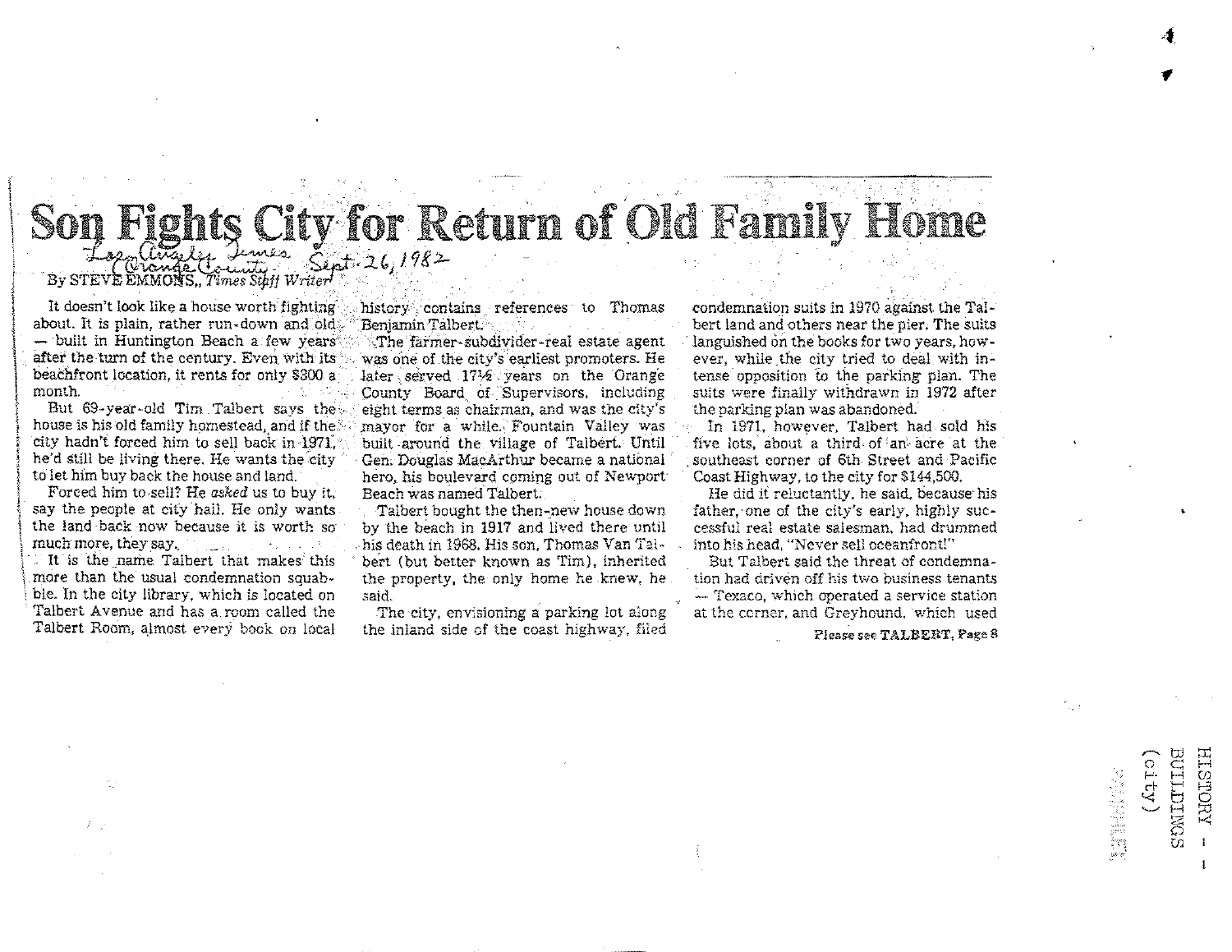# TALBERT: Seeking Return of Old Home

### Continued from First Page

the site as a bus depot, Their rent had amounted to about \$700 a month, Talbert said. When they left, he lost the income, and property taxes were mounting at \$300 a month, he said.

The condemnation also scared away buyers, Talbert said. "I wound up with only one buyer, the city."

Talbert said that after he sold his house and land, he moved into a mobile home in Westminster. He lived in a few other places, finally marrying his third wife, Edie, and moving into her house in Huntington Beach,

All that time, he said, he yearned for his Huntington Beach house and land. It was home to him and should be a point of historical interest to the city, he said.

His father had come to Orange County as a boy, accompanying Tim's grandfather, James T. Talbert, a Long Beach dairyman, to the wilds of Gospel Swamp outside Santa Analysis of  $\mathbb{R}^n$ 

#### Subdivided Into-Farms

James Talbert bought 3221/2 acres of land with the idea of draining, farming and subdividing it into smaller farms for sale. He set up a general store near presentday Taibert Avenue and Bushard Street and called the spot Talbert.

Tom helped out but,  $b_{\lambda}^{\text{max}}$  is own account, decided the future lay in real estate. After selling his interest in the land, he looked for a place to begin dealing in real estate and settled on Huntington Heach.

The town had been created by real estate promoters, who named it Pacific City, hoping to make it the west-<br>ern counterpart of Atlantic City, N.J. Henry E. Huntington, owner of the Pacific Electric Rail Road, became interested and began running his Red Cars there. The city's real estate and tourist business began to boom, and a grateful town renamed itself after its benefactor.

Talbert moved to Huntington Beach in 1904 and set up his household on the second story of a barn. He made his living growing and selling yegetables while he built his real estate business. i Ser

He was, it appears, the archetypical Chamber of Commerce, Rotary Club, Republican, eity booster. If there was something worth promoting for the town's economy, Talbert seemed to have a hand in it,

"He was mixed up in about everything," said Delbert (Bud) Higgins, the town's unofficial historian. He helped promote a new pier, a cannery, an oilcloth and<br>linoleum factory, oil leases. "He made money, but he was never a rich man," Higgins said.

Talbert married, fathered his son, Tim, and made enough money to move to the beach house he warned his son never to sell.

Finally, after 11 years of informal approaches to regain the property, Talbert made a formal request last Sept. 7.

His attorney wrote to the City Council asking for the return of the property. "He would prefer to live in his family home for his remaining few years," the letter states. The City Council referred the request to the city attorney's office for report.

The reaction in the city attorney's office, however, has been less than sympathetic.

### Please see TALBERT, Fage 9